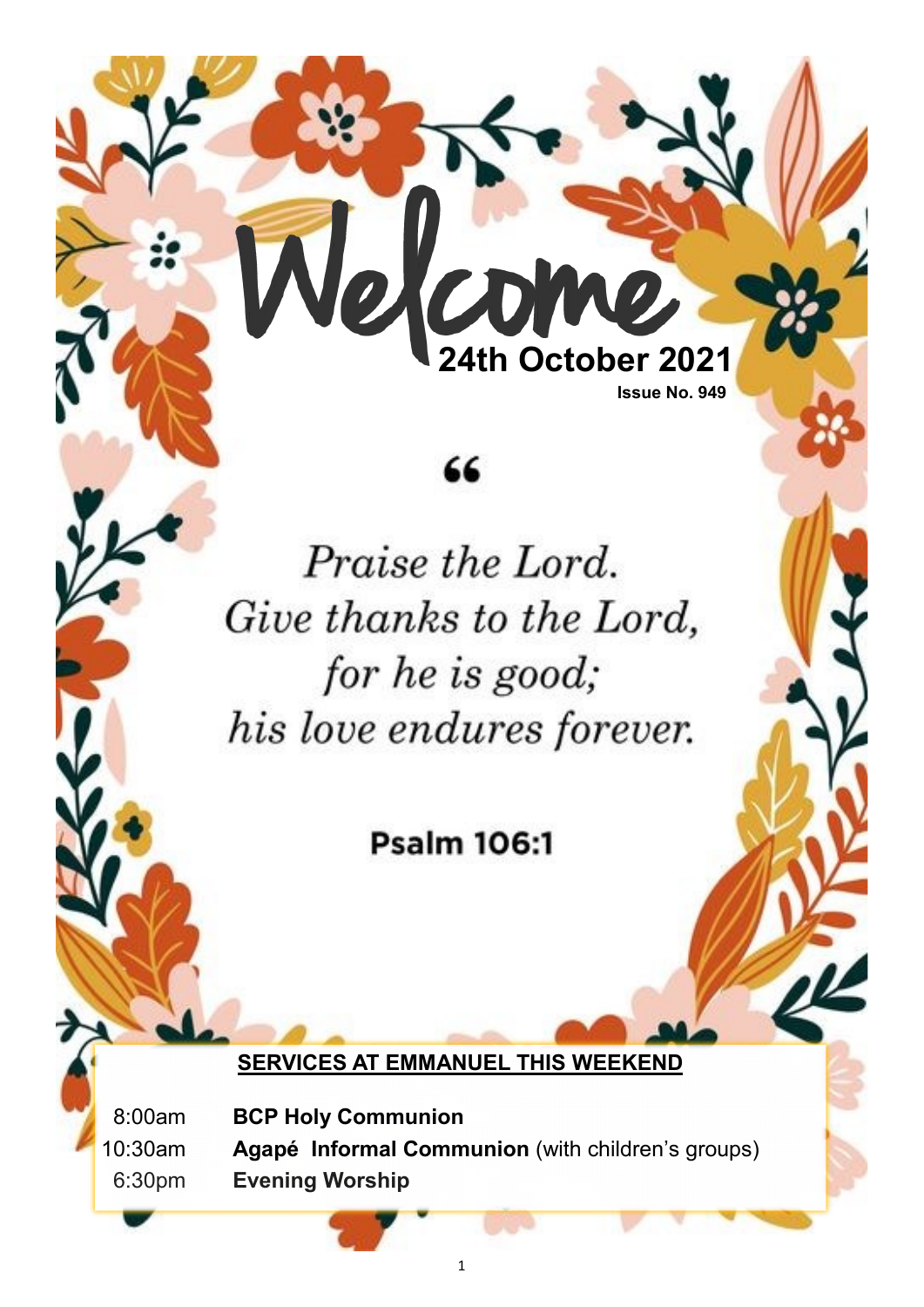## **WEBSITE LINK**

### **<https://www.emmanuelplymouth.co.uk/>**

### **CHRISTMAS HAMPERS**

St Pauls are once again starting our Christmas Hamper appeal.

Our friends at Emmanuel made a terrific contribution last year. Hope we're not being too cheeky and asking again for your support. The parcels will be delivered to families in Efford, Lipson and Laira with referrals being mostly made from the local schools.

Donations of food (**e.g. 2lb Family size Christmas pudding, Tin of Gammon ham, Boxes of Biscuits, Boxes of Cheese Biscuits, Tubs of chocolates, Mince pies (12), Custard, Chocolate Yule log, Christmas cake, Pickled onions, Gravy granules, Box of Christmas crackers (12)** ) or cash to Barrie Bannister-Evans 2 Glenhurst Road or come along to St Paul's Larder on a Tuesday morning between 8.30am and 11am. God Bless you all. Jo Connett

#### **REFRESHMENTS**

Thank you to Linda and the team who have provided the refreshments and washing up in recent weeks. It's great to be able to join in fellowship over tea and coffee again.

This is an important ministry and an important part of our Sunday, so if you feel you could join the team and help support the fellowship at Emmanuel, please speak to Linda

### **DIME**

## **Saturday 6th November, 11am**

In the back of church.

The presence of **Gillian Garlick**  has been very apparent on Facebook, in church and at DIMES during the last year and at this meeting we can find out more as she will share her walk with Jesus.

### **MISSION SUNDAY LUNCH**

**Sunday 7th November, 12noon** The work of Alison and David Tute with Wycliffe Bible Translators. The Tutes will be interviewed in the 10.30 service and join us for a lunch in the church hall afterwards. More details next week

Also find out more in the next magazine!

### **SUNDAY LUNCH**

Everyone is welcome to sign up on the clipboard at the back of the church to enjoy a full Carvery meal with others from Emmanuel. Sign up for any Sunday you or your visitors are available! Get to know new people as well as strengthen old friendships. Let's be the 'body of Christ' to each other and encourage one another with ideas from the service or from our life experiences. We have been averaging 15-20 people every week. Cost is £6.50 adults/£3.25 for kids payable at the Raffles Social Club next to the large Mutley Plain Free Car park. For more information call Stephen Anderson 07847 357572 for the time being as he has been delayed in his return to India

## **MAGAZINE LINK**

**<https://www.emmanuelplymouth.co.uk/Publisher/File.aspx?ID=293035>**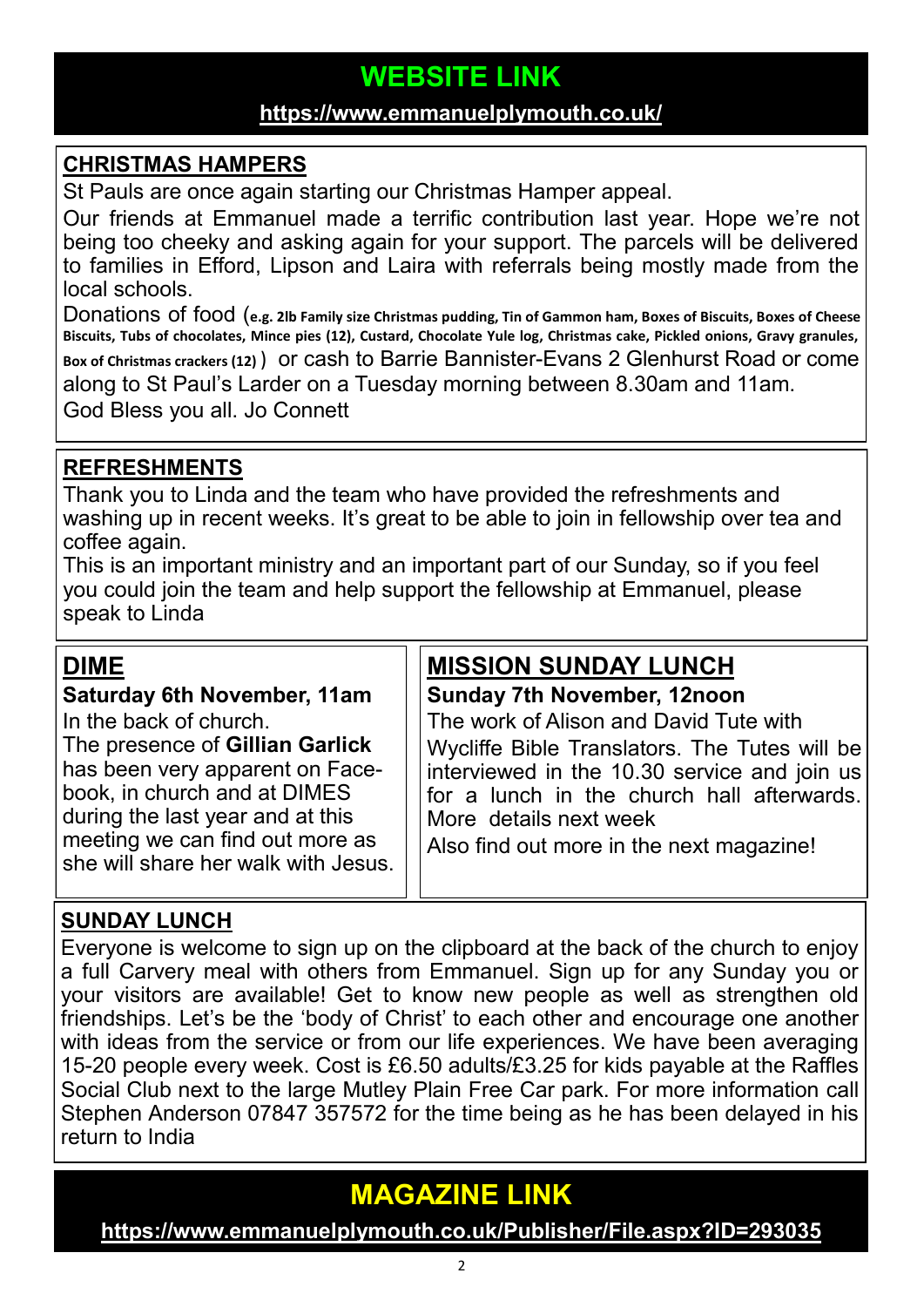

*Particularly the work of Alison and David Tute who work for them and regularly attend Emmanuel's services. [Wycliffe Bible Translators](https://www.wycliffe.org.uk/about/our-story/)' aim is that everyone can hear God speak to them as they engage with the Bible in their own language – I.5 billion people are still waiting.* 

If you would like to give an outright donation and add gift aid, please contact Dominie Burns or buy a delicious homemade cake or preserve, all proceeds to the mission above Here is what is on offer:

### **CAKES**

**Banana Bread** contact Mary Orchard 01752 668564 **Classic Victoria Sandwich** and/or **Ginger Cake** contact Sheila 01752 651515 **Flapjacks** contact Anne Tillett 07717 378474 **Fruit cake** or **Chocolate cake**, contact Aileen Nuttall 01752 224400 **Lemon Drizzle Cake** contact Dominie Burns 01752 665446 **Teabread** contact Ginnie Serpell 01752 261751 **Iced carrot cake traybake**, 6, 12 or 24 slices, contact Linda 01752 227003 **Walnut and Banana Loaf** with frosted Icing contact Janet 01752 771067 **PRESERVES Marmalade, jam or chutney** contact Dominie Burns 01752 665446 **Crab Apple Jelly** contact Aileen Nuttall 01752 224400

Please ring the donor to order and arrange collection or delivery and give them your donation.

Any queries: Linda Wheeler 01752 227003 or Dominie Burns 01752 665446

Thank you for all your support for the Mission of the Month

September: Christians Against Poverty £517.53

## **Coffee Morning for Wycliffe Bible Translators 10.30 Saturday October 30th For your diary—Mission Sunday Nov 7th for Wycliffe Bible Translators**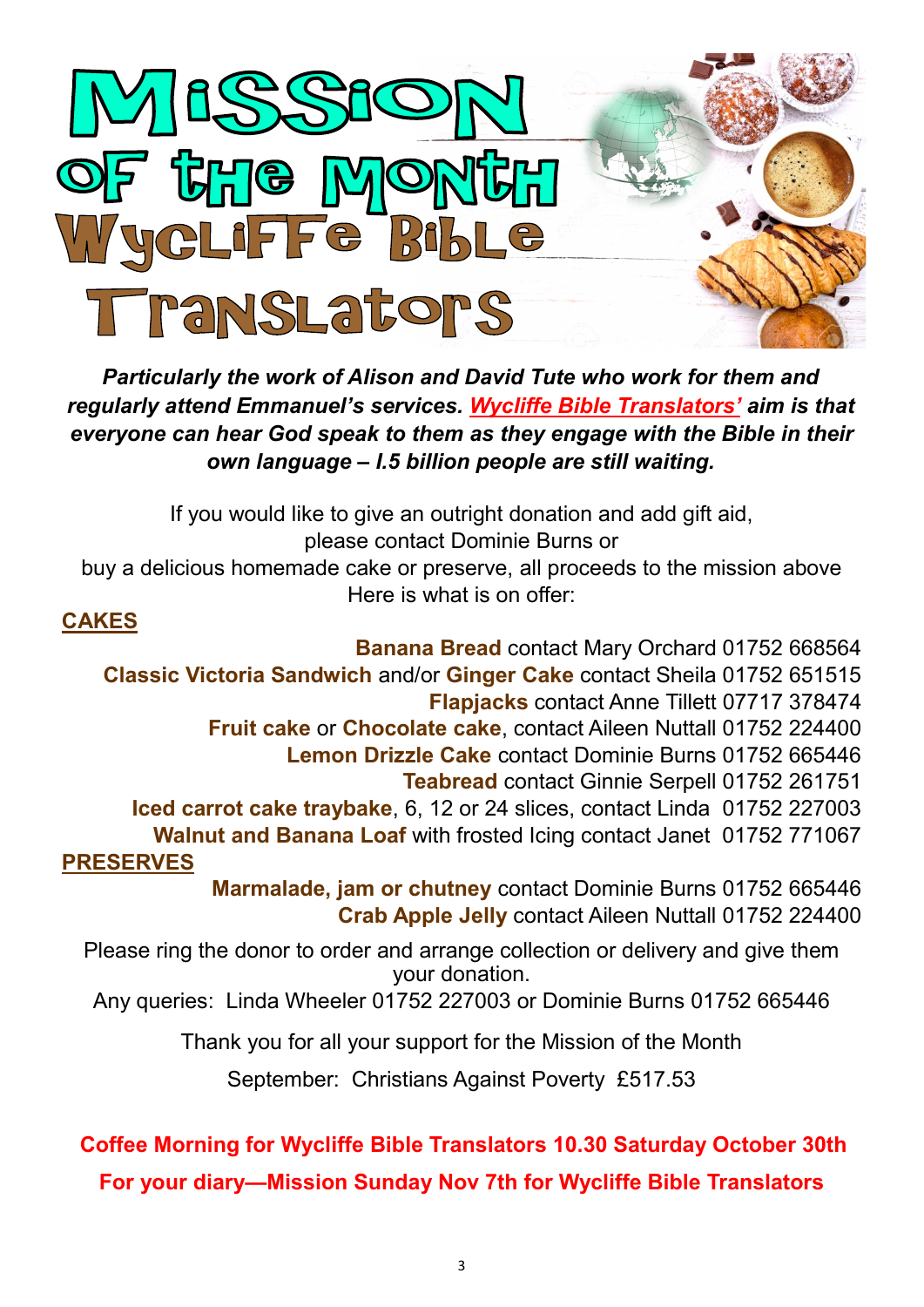# **YOU TUBE SUNDAY SERVICE STREAMING LINK**

**<https://www.youtube.com/channel/UCqTPdwPeUXD1TIFuG76xLfg>**

## **FINANCE UPDATE**

For your information, I've summarised Emmanuel's financial position at the end of September in the two charts below. Note that there is considerable buildings' expenditure still to be added. If anyone would like more detail, please ask the treasurer (John Phillips) who will happily explain.



The PCC is in the process of preparing a budget for 2022. A year ago, the PCC made the appointment of Children and Youth Workers a priority for our church mission, and this was implemented at the start of the year. However, we now have the challenge of meeting the cost! Currently, this is being taken from funds set aside for the purpose in previous years, but the PCC are hoping that the whole church membership will take on board the need to make the posts sustainable in the long term.

## **FILM AND FELLOWSHIP**

Ladies (only!) - join us for an inspiring/challenging film followed by dessert and a discussion to unpick + apply what we have seen. A great opportunity to grow in faith, friendship and fellowship. One Sunday afternoon a month, during the winter, starting Sunday 7th November 2pm at 17 Seymour Park, PL3 5BN . You are warmly welcomed :-) Louise A (07397170276) and Julia Beresford (07985099073)

## **PARISH PRAYER MEETING**

**The next meeting will be on Wednesday 3rd November at 7.30pm**